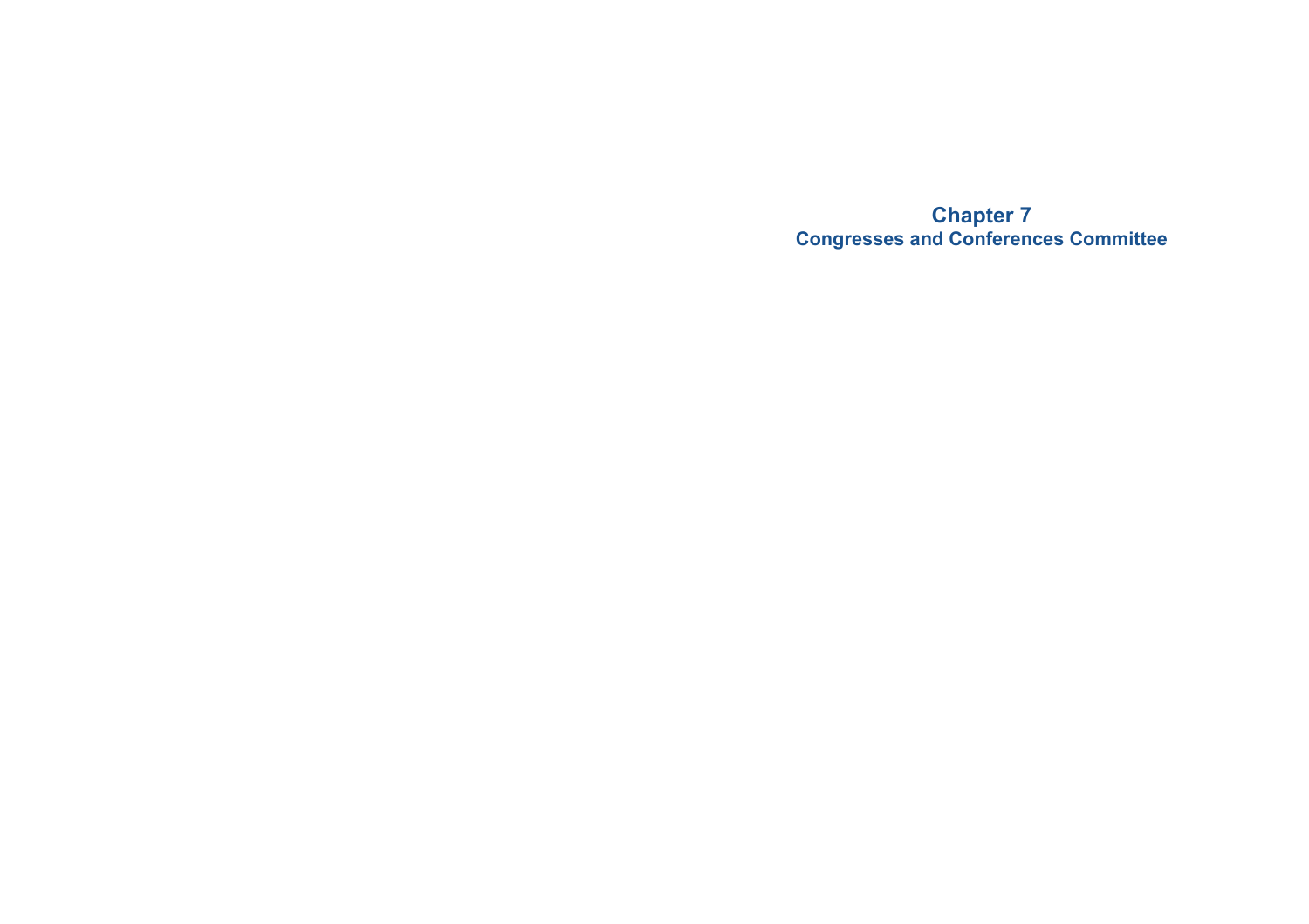#### **7.1. Congresses and Conferences**

7.1.1. Mission statement 7.1.2. Strategy 7.1.3. Projects

- **7.2. International Congresses of Clinical Chemistry and Laboratory Medicine (ICCCLM)**
- **7.3. Regional Congresses of Clinical Chemistry and Laboratory Medicine (RCCCLM)** 7.3.1. Asia-Pacific Federation for Clinical Biochemistry and Laboratory

Medicine (APFCB) 7.3.2. European Federation of Clinical Chemistry and Laboratory Medicine (EFLM)

7.3.4. Latin American Confederation of Clinical Biochemistry (COLABIOCLI)

 7.3.6. Arab Federation of Clinical Biology (AFCB)

- 7.3.7. African Federation of Clinical Chemistry (AFCC)
- **7.4. IFCC Specialised Conferences**

 7.4.1. Roche Bergmeyer Conference

- **7.5. Congress Guidelines and Other Documents**
- **7.8. IFCC Auspices**
- **7.9. IFCC General Conference**

#### **CONGRESSES AND CONFERENCES COMMITTEE (C-CC)**

**Chair:** Dr. James WESENBERG (CA)

# **Members:**

Mr. Joseph LOPEZ (MY) Prof. Tomas ZIMA (CZ)

**Corporate Member:** Dr. Peng YIN (US)

#### **Corresponding Members:**

Prof. Montserrat BLANES GONZÁLES (PY) Prof. Pierre CARAYON (FR) Prof. Rajv ERASMUS (ZA) Prof. Abderrazek HEDILI (TU) Ms Orla MAGUIRE (IE)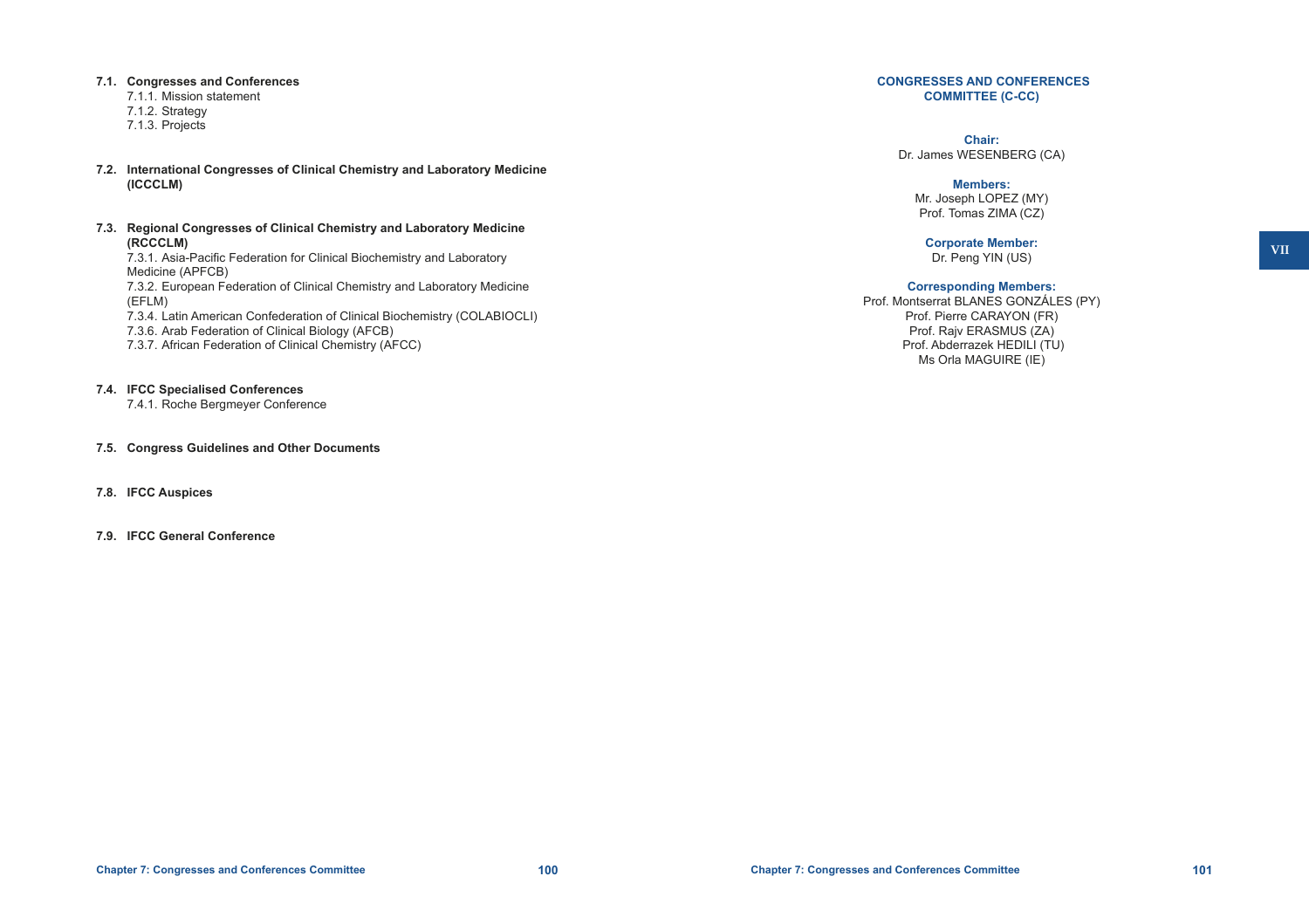#### **7. Congresses and Conferences Committee (C-CC)**

The Committee on Congresses and Conferences was established in December 2007, and is the continuation of the former Congress and Conference Division (CCD), which was founded in 1996, but with an expanded charter and responsibilities. The C-CC has the major administrative and managerial responsibility within the IFCC for all meetings coordinated by the IFCC.

#### **7.1. C-CC Executive**

| <b>Name</b>                     | <b>Position</b> | Country | Term            | <b>Time in Office</b> |
|---------------------------------|-----------------|---------|-----------------|-----------------------|
| J. Wesenberg                    | Chair           | CA      | 1 <sup>st</sup> | 2015 01 - 2017 12     |
| J. Lopez                        | Member          | MY      | 2 <sub>nd</sub> | 2015 01 - 2017 12     |
| T. Zima                         | Member          | CZ.     | 1 <sup>st</sup> | 2014 01 - 2016 12     |
| P. Yin                          | Corp. Rep.      | US      | 2 <sub>nd</sub> | 2015 01 - 2017 12     |
| M. Blanes Gonzáles Corr. Member |                 | PY      |                 |                       |
| P. Carayon                      | Corr. Member    | FR.     |                 |                       |
| R. Erasmus                      | Corr. Member    | ZA      |                 |                       |
| A. Hedili                       | Corr. Member    | TU      |                 |                       |
| O. Maguire                      | Corr. Member    | IE.     |                 |                       |

#### **7.1.1. Mission statement**

The mission of the C-CC is to provide general administration and management of all IFCC meeting activities (congresses, conferences, and symposia) and to review applications for IFCC auspices from non-IFCC conferences requesting such sponsorship.

#### **7.1.2. Strategy**

The C-CC supports and promotes Clinical Laboratory Sciences through congresses, conferences, specialised meetings, and other professional meetings. The C-CC works closely with the organisers of the various IFCC related conferences to ensure that they achieve organisational and professional excellence.

#### **7.1.3. Projects**

- The C-CC formulates and updates as required the guidelines, procedures and practices for IFCC-designated meetings, and also monitors compliance throughout the planning and organisational stages. The C-CC assists the organising groups in the administration and promotion of conferences, and helps these conferences obtain support, and achieve financial efficiency in the various economical aspects of their meetings.
- The C-CC reviews all existing meeting quidelines every three years to ensure their continued applicability and will write new guidelines for those meetings not covered by existing procedures.
- The C-CC maintains a current 5-year listing of congresses and conferences of professional interest to the members of the IFCC, including both IFCC related conferences and those outside the IFCC. This allows members to be aware of these meetings and allows potential conference organisers to plan the dates of their meetings with care.
- The C-CC designates as official IFCC approved meetings those conferences that conform to the requirements of the IFCC as a professional organisation, in order to promote the field of clinical laboratory sciences and protect the interests of the IFCC. Within the framework of the IFCC designated meetings, the C-CC will promote the IFCC and its functional units and discuss the possibility of integration of IFCC units

and members in the programme of the conference.

• The C-CC assists in expanding the list of IFCC Master Conferences on specific scientific and educational topics and promotes the leadership role of the IFCC in the field of Clinical Laboratory Sciences.

# **7.2. International Congresses of Clinical Chemistry and Laboratory Medicine (ICCCLM)**

| I     | Amsterdam      | <b>NL</b> | 1954 |
|-------|----------------|-----------|------|
| П     | New York       | US        | 1956 |
| Ш     | Stockholm      | <b>SE</b> | 1957 |
| IV    | Edinburgh      | UK        | 1960 |
| V     | Detroit        | US        | 1963 |
| VI    | Munich         | DE        | 1966 |
| VII   | Geneva/Evian   | CH/FR     | 1969 |
| VIII  | Copenhagen     | DK        | 1972 |
| IΧ    | Toronto        | CA        | 1975 |
| Χ     | Mexico City    | МX        | 1978 |
| ΧI    | Vienna         | AT        | 1981 |
| XII   | Rio de Janeiro | <b>BR</b> | 1984 |
| XIII  | The Hague      | NL.       | 1987 |
| XIV   | San Francisco  | US        | 1990 |
| XV    | Melbourne      | AU        | 1993 |
| XVI   | London         | UK        | 1996 |
| XVII  | Florence       | ΙT        | 1999 |
| XVIII | Kyoto          | JP        | 2002 |
| XIX   | Orlando        | US        | 2005 |
| XХ    | Fortaleza      | <b>BR</b> | 2008 |
| XXI   | Berlin         | DE        | 2011 |
| XXII  | Istanbul       | <b>TR</b> | 2014 |
| XXIII | Durban         | ΖA        | 2017 |
| XXIV  | Seoul          | KR.       | 2020 |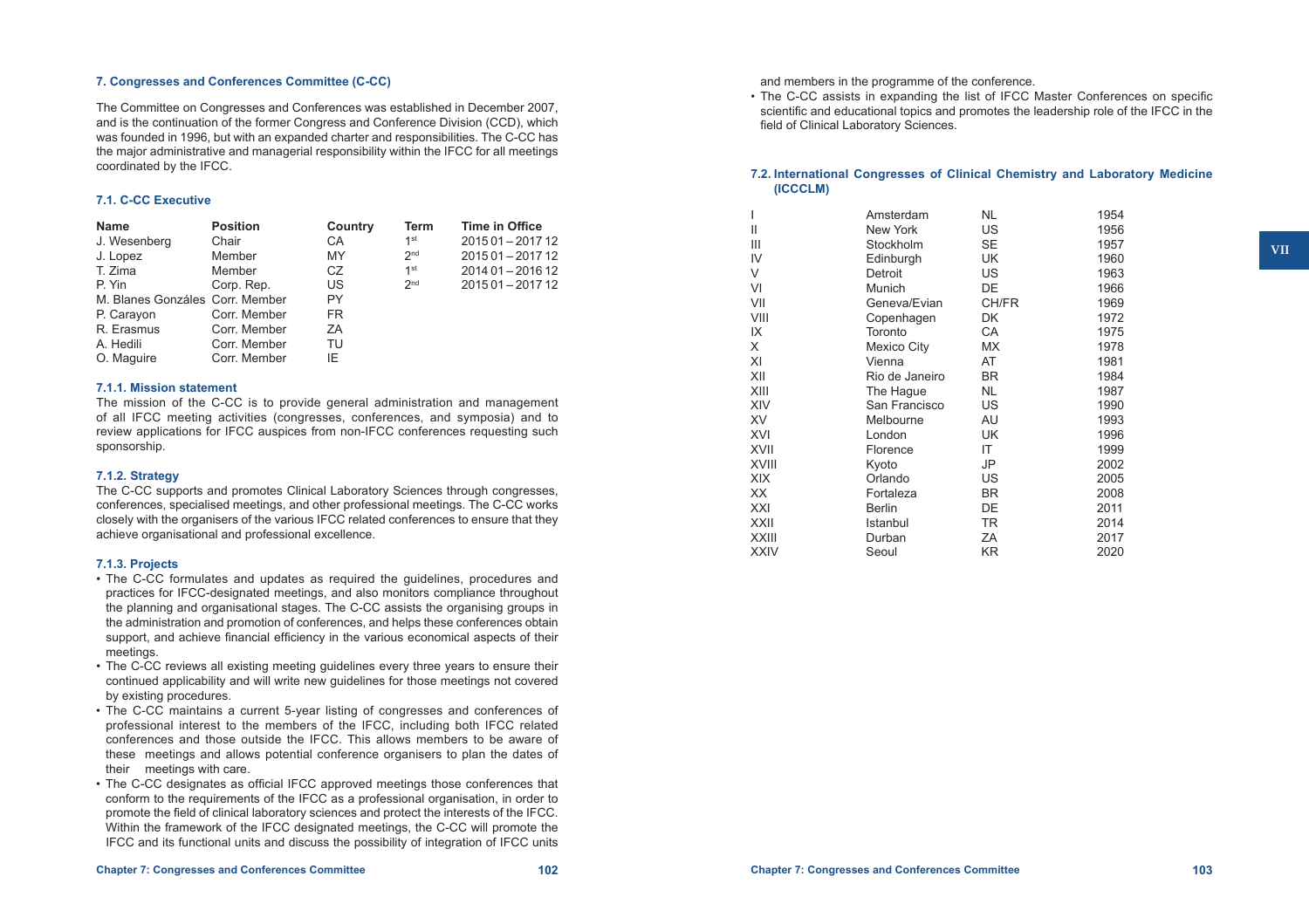| 7.3. IFCC Regional Congresses of Clinical Chemistry and Laboratory Medicine<br>(RCCCLM)     |                                                                                                  |           |      |  |  |
|---------------------------------------------------------------------------------------------|--------------------------------------------------------------------------------------------------|-----------|------|--|--|
| 7.3.1. Asia-Pacific Federation for Clinical Biochemistry and Laboratory Medicine<br>(APFCB) |                                                                                                  |           |      |  |  |
| L                                                                                           | Singapore                                                                                        | SG        | 1979 |  |  |
| Ш                                                                                           | Singapore                                                                                        | SG        | 1982 |  |  |
| III                                                                                         | Bali                                                                                             |           |      |  |  |
|                                                                                             |                                                                                                  | ID        | 1986 |  |  |
| IV                                                                                          | Hong Kong                                                                                        | <b>HK</b> | 1988 |  |  |
| V                                                                                           | Kobe                                                                                             | JP        | 1991 |  |  |
| VI                                                                                          | Melbourne                                                                                        | AU        | 1993 |  |  |
| VII                                                                                         | Bangkok                                                                                          | <b>TH</b> | 1995 |  |  |
| VIII                                                                                        | Kuala Lumpur                                                                                     | MY        | 1998 |  |  |
| IX                                                                                          | New Delhi                                                                                        | IN        | 2001 |  |  |
| X                                                                                           | Perth                                                                                            | AU        | 2004 |  |  |
| XI                                                                                          | <b>Beijing</b>                                                                                   | <b>CN</b> | 2007 |  |  |
| XII                                                                                         | Seoul                                                                                            | <b>KR</b> | 2010 |  |  |
| XIII                                                                                        | Bali                                                                                             | ID        | 2013 |  |  |
| <b>XIV</b>                                                                                  | Taiwan                                                                                           | <b>TW</b> | 2016 |  |  |
| <b>XV</b>                                                                                   | Jaipur                                                                                           | IN        | 2019 |  |  |
|                                                                                             |                                                                                                  |           |      |  |  |
|                                                                                             | 7.3.2. European Federation of Clinical Chemistry and Laboratory Medicine (EFLM<br>formerly EFCC) |           |      |  |  |
| $\overline{\phantom{a}}$                                                                    | Munich                                                                                           | DE        | 1974 |  |  |
| $\mathbf{H}$                                                                                | Prague                                                                                           | CZ        | 1976 |  |  |
| III                                                                                         | <b>Brighton</b>                                                                                  | UK        | 1979 |  |  |
| IV                                                                                          | Vienna                                                                                           | AT        | 1981 |  |  |
| V                                                                                           | <b>Budapest</b>                                                                                  | HU        | 1983 |  |  |
| VI                                                                                          | Jerusalem                                                                                        | IL.       | 1985 |  |  |
| VII                                                                                         | The Hague                                                                                        | <b>NL</b> | 1987 |  |  |
| VIII                                                                                        | Milan                                                                                            | IT        | 1989 |  |  |
| IX                                                                                          | Krakow                                                                                           | PL        |      |  |  |
|                                                                                             |                                                                                                  |           | 1991 |  |  |
| X                                                                                           | Nice                                                                                             | FR.       | 1993 |  |  |
| XI                                                                                          | Tampere                                                                                          | FI.       | 1995 |  |  |
| XII                                                                                         | Basel                                                                                            | CН        | 1997 |  |  |
| XIII                                                                                        | Florence                                                                                         | IT        | 1999 |  |  |
| XIV                                                                                         | Prague                                                                                           | <b>CZ</b> | 2001 |  |  |
| XV                                                                                          | Barcelona                                                                                        | ES        | 2003 |  |  |
| XVI                                                                                         | Glasgow                                                                                          | UK        | 2005 |  |  |
| XVII                                                                                        | Amsterdam                                                                                        | <b>NL</b> | 2007 |  |  |
| XVIII                                                                                       | Innsbruck                                                                                        | AT        | 2009 |  |  |
| <b>XIX</b>                                                                                  | <b>Berlin</b>                                                                                    | DE        | 2011 |  |  |
| XX                                                                                          | Milan                                                                                            | IT.       | 2013 |  |  |
| XXI                                                                                         | Paris                                                                                            | <b>FR</b> | 2015 |  |  |
| XXII                                                                                        | Athens                                                                                           | <b>GR</b> | 2017 |  |  |
|                                                                                             | 7.3.4. Latin American Confederation of Clinical Biochemistry (COLABIOCLI)                        |           |      |  |  |
|                                                                                             |                                                                                                  |           |      |  |  |
| L                                                                                           | Mar del Plata                                                                                    | AR        | 1968 |  |  |
| Ш                                                                                           | Porto Alegre                                                                                     | BR        | 1973 |  |  |
| Ш                                                                                           | Caracas                                                                                          | VE        | 1976 |  |  |
| IV                                                                                          | Bogota                                                                                           | CO        | 1977 |  |  |
| V                                                                                           | San Salvador                                                                                     | SA        | 1979 |  |  |

| VI    | Santo Domingo                                          | DO        | 1981 |
|-------|--------------------------------------------------------|-----------|------|
| VII   | Rio de Janeiro                                         | BR        | 1984 |
| VIII  | Cartagena de Indias CO                                 |           | 1986 |
| IX    | Caracas                                                | <b>VE</b> | 1989 |
| Χ     | Santo Domingo                                          | <b>DO</b> | 1991 |
| ΧI    | Acapulco                                               | <b>MX</b> | 1993 |
|       |                                                        |           |      |
| XII   | <b>Buenos Aires</b>                                    | <b>AR</b> | 1995 |
| XIII  | Caracas                                                | <b>VE</b> | 1997 |
| XIV   | <b>Puerto Rico</b>                                     | <b>PR</b> | 1999 |
| XV    | Florianopolis                                          | <b>BR</b> | 2001 |
| XVI   | San José                                               | <b>CR</b> | 2003 |
| XVII  | Asunción                                               | PY        | 2006 |
| XVIII | Panama                                                 | PA        | 2007 |
| XIX   | Santiago del Chile                                     | <b>CL</b> | 2010 |
| ХX    | Punta Cana                                             | DO        | 2011 |
| XXI   | Lima                                                   | PE        | 2013 |
| XXII  | Quito                                                  | EC        | 2015 |
| XXIII | Punta del Este                                         | UY        | 2017 |
|       | 7.3.6. Arab Federation of Clinical Biology (AFCB)      |           |      |
| I     | Cairo                                                  | EG        | 1974 |
| Ш     | Faihaa                                                 | SY        | 1976 |
| Ш     | Cairo                                                  | EG        | 1980 |
| IV    |                                                        | EG        |      |
|       | Cairo                                                  |           | 1983 |
| V     | Cairo                                                  | EG        | 1986 |
| VI    | Tunis                                                  | <b>TN</b> | 1991 |
| VII   | Faihaa                                                 | SY        | 1994 |
| VIII  | Amman                                                  | <b>JO</b> | 1997 |
| IX    | Rabat                                                  | <b>MA</b> | 2000 |
| Χ     | Monastir                                               | <b>TN</b> | 2004 |
| ΧI    | Damascus                                               | SY        | 2006 |
| XII   | Beirut                                                 | LB.       | 2009 |
| XII   | Marrakech                                              | <b>MA</b> | 2012 |
| XIV   | Khartoum                                               | <b>SD</b> | 2015 |
|       | 7.3.7. African Federation of Clinical Chemistry (AFCC) |           |      |
| I     | Ibadan                                                 | ΝG        | 2009 |
| Ш     | Nairobi                                                | <b>KE</b> | 2011 |
| Ш     | Harare                                                 | ZW        | 2015 |
|       |                                                        |           |      |
|       |                                                        |           |      |
|       |                                                        |           |      |
|       |                                                        |           |      |
|       |                                                        |           |      |
|       |                                                        |           |      |
|       |                                                        |           |      |
|       |                                                        |           |      |
|       |                                                        |           |      |
|       |                                                        |           |      |
|       |                                                        |           |      |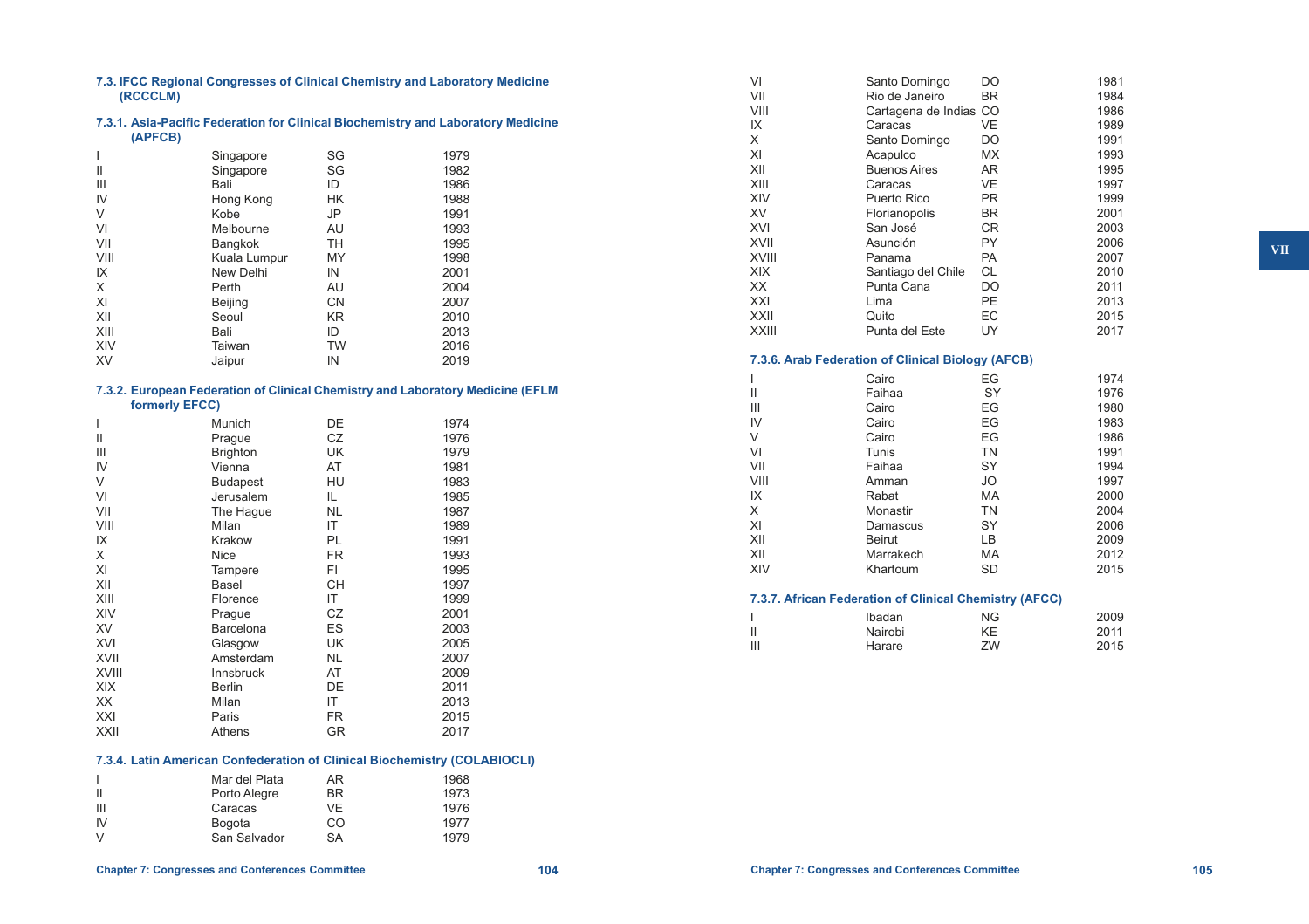#### **7.4. IFCC Specialised Conferences**

# **7.4.1. IFCC-Roche Diagnostics Bergmeyer Conferences Goals and Objectives**

- • The Bergmeyer Conferences founded in 1987 are a collaborative effort of IFCC and Roche Diagnostics focused on issues of standardisation.
- The objectives of these Conferences are:
- • Improving the Comparability and Compatibility of Laboratory Assay results in life sciences;
- Improving the Clinical Value of Laboratory Data;
- • Discussion of Standardisation Issues and suggesting solutions in order to achieve the first two objectives;
- • Master Discussion of Experts and a Brain Storming Forum for projects to be executed by Scientific Division's Committees or Working Groups.
- Each Conference is devoted to a rapid developing new area relevant for laboratory science and clinical medicine. The scope of a Conference is to be organised in that manner that besides comprehensive review also future trends, analytical pitfalls and the rationale, clinical use of the diagnostic procedures have to be considered.
- • These Conferences are Master Discussions of experts in the respective topic of a Conference. Participation is only possible on invitation.
- • The governing body of these Conferences is the Steering Committee consisting of IFCC (3), the editor of the proceedings (1) and Roche Diagnostics (1) representatives.
- • Conferences are held in Eibsee, Germany.
- • Lectures and contributions presented at the Conferences are published in the Conference proceedings.

#### **Steering Committee**

| <b>Name</b>   | <b>Position</b>              | <b>Country</b> | <b>Time in Office</b> |
|---------------|------------------------------|----------------|-----------------------|
| I. Young      | <b>IFCC-SD Chair</b>         | (UK)           | $2011 -$              |
| J. Passarelli | Roche Diagnostics            | (US)           | $2011 -$              |
| A. Kallner    | <b>Editor of Proceedings</b> | (SE)           | 1988 -                |
| L. Lai        | <b>IFCC-EMD Chair</b>        | (MY)           | $2015 -$              |
| J. Wesenberg  | <b>IFCC C-CC Chair</b>       | (CA)           | $2015 -$              |

#### **Terms of Reference**

- • Organisation of Bergmeyer Conferences:
- Selection of date and topic:
- Responsibility for the scientific content and selection of speakers:
- • Appointment of an ad hoc Working Group (occasionally) for the preparation of draft documents to be circulated prior to the respective Conference to the participants;
- Review of the organisational and financial commitments.
- Review of documents produced in conjunction with each Conference;
- • Submission of documents to the Scientific Division for final approval;
- Publication of proceedings Appointment of editors:
- The Proceedings are published in the The Scandinavian Journal of Clinical and Laboratory Investigation;
- Collaboration with Roche Diagnostics and the local organising group;
- Report to Scientific Division, information to the Congresses and Conferences Committee;
- The Membership to be nominated by SD and approved by EB. The terms of the IFCC members are usually 3 years; re-appointments are possible.

# **Recent Conferences**<br>
VII 1999 Bioch

- VII 1999 Biochemical markers for myocardial damage<br>VIII 2001 Biochemical markers of autoimmune disease
- Biochemical markers of autoimmune disease
- $IX$  2003 Nucleic acid markers for bacterial and viral infections in intensive care  $X$  2005 Diabetes and cardiovascular disease
- X 2005 Diabetes and cardiovascular disease<br>XI 2008 Markers of kidney disease
- XI 2008 Markers of kidney disease<br>XII 2010 Novel biomarkers: from dis
- XII 2010 Novel biomarkers: from discovery to clinical application<br>XIII 2012 Vitamin D in health and disease
- XIII 2012 Vitamin D in health and disease<br>XIV 2014 Women's health
- Women's health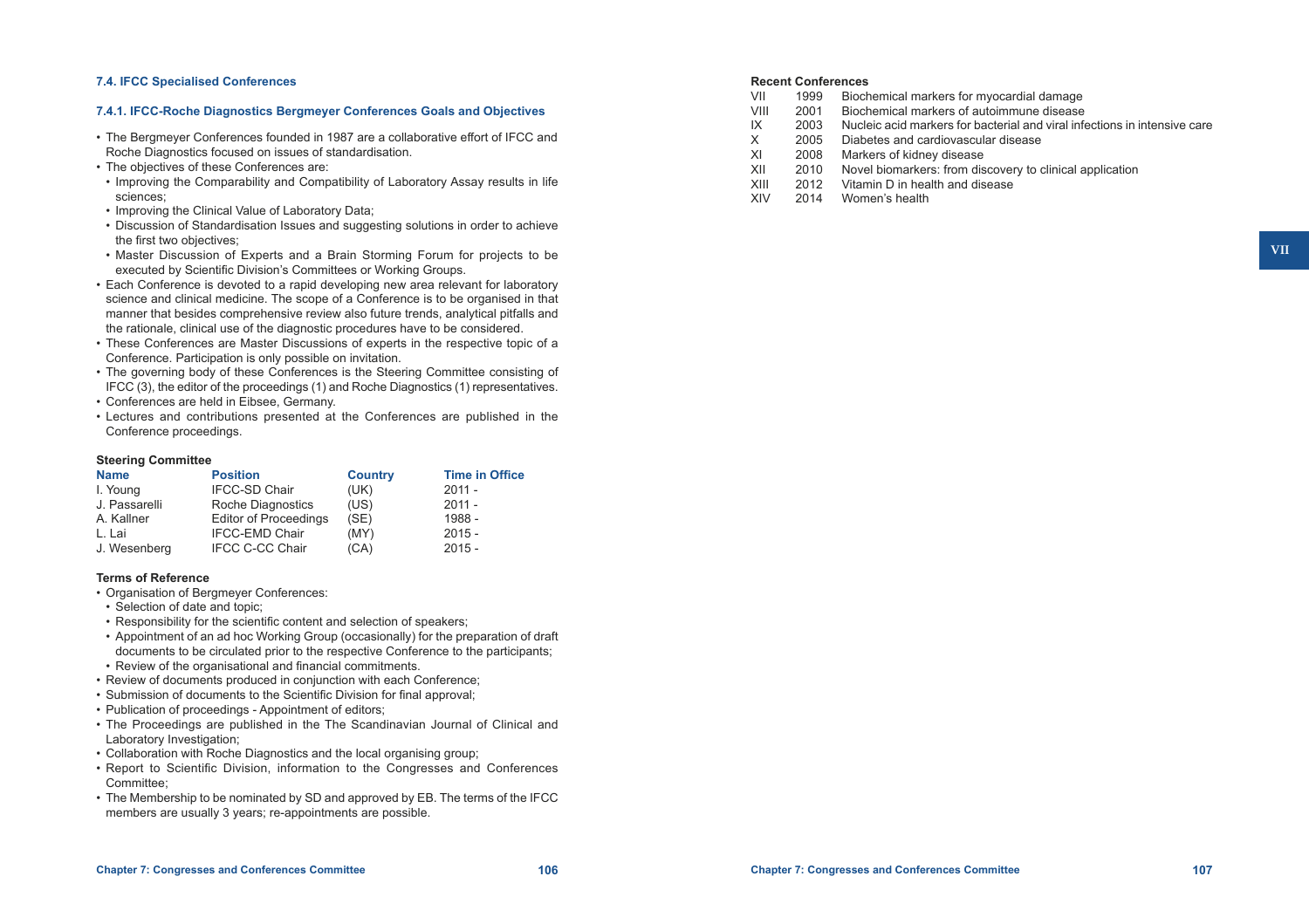#### **7.5. Congress Guidelines and other Documents**

The following documents have been prepared by the C-CC. They are updated regularly on the website (www.ifcc.org).

- • Auspices of the IFCC Guidelines and Procedures
- • Guidelines for International Congresses of Clinical Chemistry and Laboratory Medicine (ICCCLM)
- • Guidelines for IFCC-EFLM European Congresses of Clinical Chemistry and Laboratory Medicine (EuroMedLab)

#### **7.8. IFCC Auspices**

IFCC Auspices designates recognition of a professional conference activity of high scientific and/or educational level.

IFCC is committed to maintaining and promoting a world-wide exchange of information in Clinical Chemistry and all disciplines of Laboratory Medicine. Therefore, a major effort should be made in the academic, clinical and industrial setting to create links of communication for clinical laboratory scientists and physicians through highly qualified professional meetings which the IFCC may support in a variety of ways. According to this, IFCC is interested in granting its Auspices for meetings, conferences and congresses in order to assist conference organising committees to promote their meeting and attract a large professional participation.

The granting of IFCC Auspices, and its involvement in conferences enhancing the field of Laboratory Medicine, furthers the reputation of IFCC.

Specific guidelines (available on the IFCC website) have been prepared to assist groups to apply for IFCC Auspices for their meetings, symposia, conferences and congresses.

The granting of IFCC Auspices does not imply any financial agreement between the organisers of the event and the IFCC. It indicates that the official IFCC logo should be used on all relevant brochures and publications. Moreover, notices of meetings approved for IFCC Auspices will be included in the congress calendar which is part of the IFCC web-site (www.ifcc.org) and circulated by mail to the IFCC mailing list.

#### IFCC Auspices may be sought by:

- Any IFCC Member Society, Specialty Group or Corporate Member;
- The organising committee of any meeting, conference or congress outside the IFCC in which the meeting topics are directly related to the goals of the IFCC.

#### **7.9. IFCC General Conference**

#### **Aim**

The aim of the IFCC General Conference is to convene all the IFCC functional units at one time and location, in order to discuss present activities and projects, and to plan and decide on future actions of the organisation.

#### **Responsibilities**

- The Committee on Congresses and Conferences (C-CC) of the IFCC bears overall responsibility for the organisation of the General Conference.
- The IFCC Secretary is responsible for the Conference agenda.
- • The IFCC Executive Board is responsible for detailed programme content.
- The IFCC Office will carry out the administrative activities in preparing for the Conference in collaboration with the C-CC and a local organising committee from the national society of the country where the meeting is being held.

#### **Time and Venue**

- • A General Conference is held once during the triennial term of the Executive Board (EB) of IFCC, usually during the second year. The EB decides on the time of the year at which to hold this Conference.
- The EB will decide on the venue for the IFCC General Conference following a recommendation from the C-CC.
- The duration of the General Conference is 2 days, and is preceded by 2 days of an EB meeting and meetings of the Divisions and Committees. This period is required to enable all the IFCC functional units to meet individually and collectively.

#### **Scope**

- • Prior to the General Conference, all IFCC functional units carry out their own meetings, meet with their immediate and/or Divisional supervisors, and report on the progress of their projects and on project proposals. The Division Executives then meet with the EB to present the status of their Division, and to obtain consent for future and/or continuing activities.
- • Representatives from Full Members and Corporate Members join IFCC functional units for the General Conference proper.

#### **Conferences**

| ------------             |                |           |      |
|--------------------------|----------------|-----------|------|
| $\overline{\phantom{a}}$ | Rungestedgaard | DK        | 1981 |
| $\mathsf{II}$            | Rungestedgaard | <b>DK</b> | 1984 |
| $\mathbf{III}$           | Monza          | ΙT        | 1988 |
| IV                       | Pont-à-Mousson | FR        | 1992 |
| V                        | Leipzig        | DE.       | 1995 |
| VI                       | Sevilla        | ES        | 1998 |
| VII                      | Dubrovnik      | HR.       | 2001 |
| VIII                     | Sousse         | <b>TN</b> | 2004 |
| IX                       | Antalya        | <b>TR</b> | 2008 |
| X                        | Corfu          | <b>GR</b> | 2010 |
| XI                       | Kuala Lumpur   | MY        | 2012 |
| XII                      | Madrid         | ES        | 2016 |
|                          |                |           |      |

**VII**